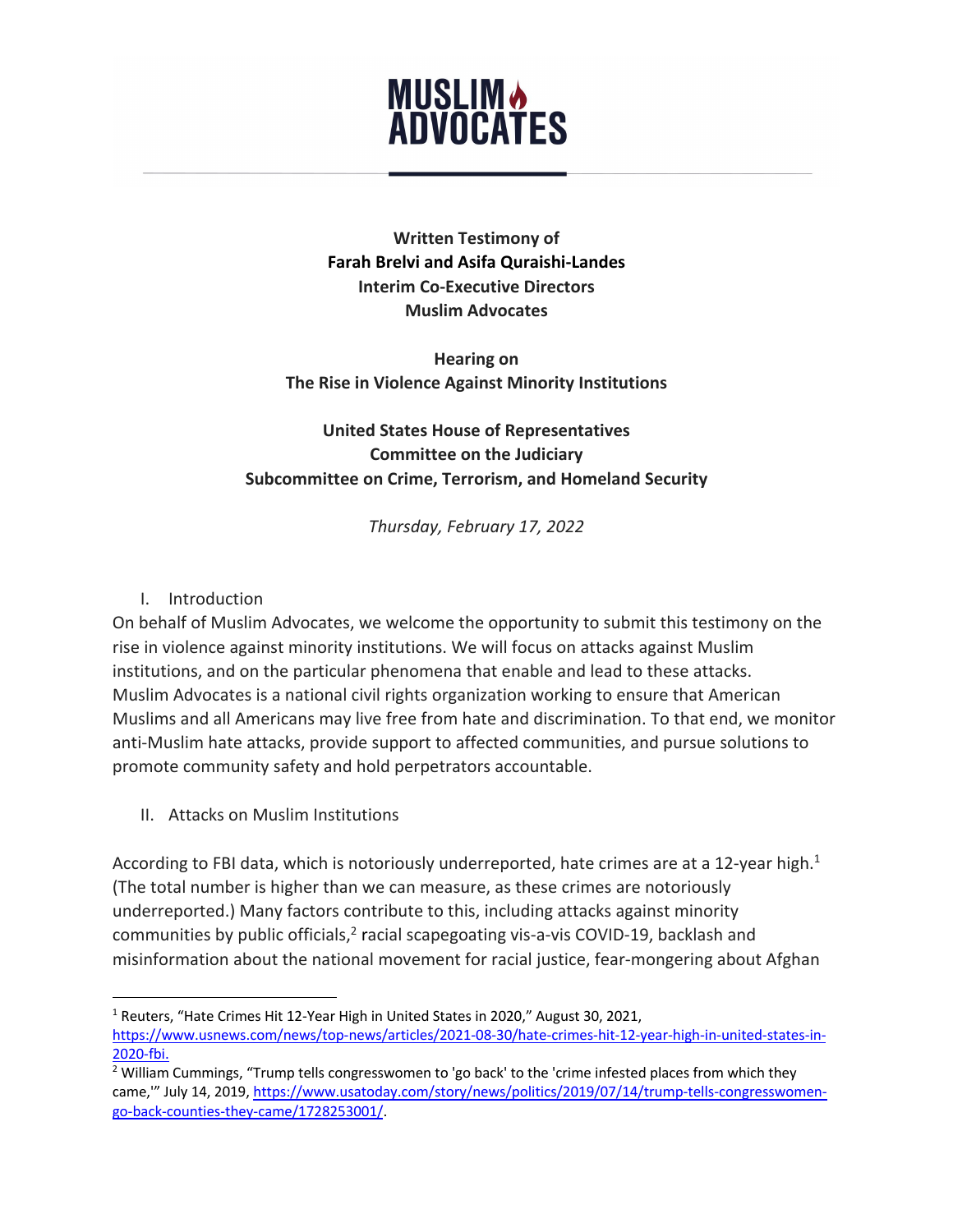refugees following the US withdrawal from Afghanistan, and encouragement of white nationalism, which federal officials acknowledge is the greatest domestic terror threat to Americans today.<sup>3</sup> White nationalist messaging reverberates throughout our country now, manifesting in hate crimes and bigotry targeted at many marginalized groups, including American Muslims: a recent survey found that 50 percent of Muslims in the United States experienced anti-Muslim bias in the past 12 months.<sup>4</sup>

In such a climate, it is no surprise that Muslim institutions have experienced increased attacks, often correlated to foreign policy events or anniversaries of terror attacks. Mosque incidents over the past 12 months include:

- $\bullet$  A bloody pig's head mask was placed at an Austin mosque on the 20<sup>th</sup> anniversary of 9/11, alongside a sign proclaiming, "Muslims: you are as unclean to God as a pig is to you. Have your idolatry washed clean by the blood of Jesus Christ."
- "Death to Palestine" was found spray painted on a Brooklyn mosque on Eid, presumably in reference to Israeli attacks on Muslim worshippers on the night before Eid in Jerusalem.<sup>5</sup>
- A religious flag was burned and "Trump" was spray painted at a mosque in Long Island,  $NY.<sup>6</sup>$

In addition to these incidents, mosques and Muslim institutions are often targeted before they've even broken ground, due to a long history of public opposition to Muslim spaces.<sup>7</sup> For example, Muslim Advocates has represented Muslim groups facing bigoted community opposition for building mosques and cemeteries.8

III. Anti-Muslim rhetoric from public officials contributes to a climate of hate which can result in physical attacks.

Given the venue for this testimony, we would be remiss not to mention the crucial role that elected officials play to alleviate or exacerbate this problem. Our representatives in Congress

<sup>&</sup>lt;sup>3</sup> Eileen Sullivan and Katie Benner, "Top law enforcement officials say the biggest domestic terror threat comes from white supremacists," May 12, 2021, https://www.nytimes.com/2021/05/12/us/politics/domestic-terror-

white-supremacists.html.<br><sup>4</sup> Othering & Belonging Institute, Islamophobia Through the Eyes of Muslims, September 2021, https://belonging.berkeley.edu/sites/default/files/2021-

<sup>10/</sup>Islamophobia%20Through%20the%20Eyes%20of%20Muslims.pdf.

<sup>5</sup> WABC-TV, "'Death to Palestine' spray painted on Brooklyn mosque," May 13, 2021, https://abc7ny.com/taybaislamic-center-mosque-vandalism-ramadan-eid-al-fitr/10626345/.<br><sup>6</sup> WABC, "Long Island mosque vandalism: Religious flag burned, base spray painted with pro-Trump graffiti," May

<sup>20, 2021,</sup> https://abc7ny.com/islamic-center-of-suffolk-county-shah-e-najaf-mosque-vandalized-hate-

crime/10667203/#:~:text=BRENTWOOD%2C%20Long%20Island%20(WABC),graffiti%20on%20the%20marble%20b ase.&text=%22They%20also%20had%20to%20bring,upsetting%20hate%20crime%20to%20us.%22.<br><sup>7</sup> Jennifer Merolla, "Freedom from Religion? Public Opposition to Mosques," August 20, 2010,

https://www.huffpost.com/entry/freedom-from-religion-pub\_b\_687554

<sup>8</sup> https://muslimadvocates.org/2020/10/victory-after-lawsuit-va-county-lifts-block-on-muslim-cemetery/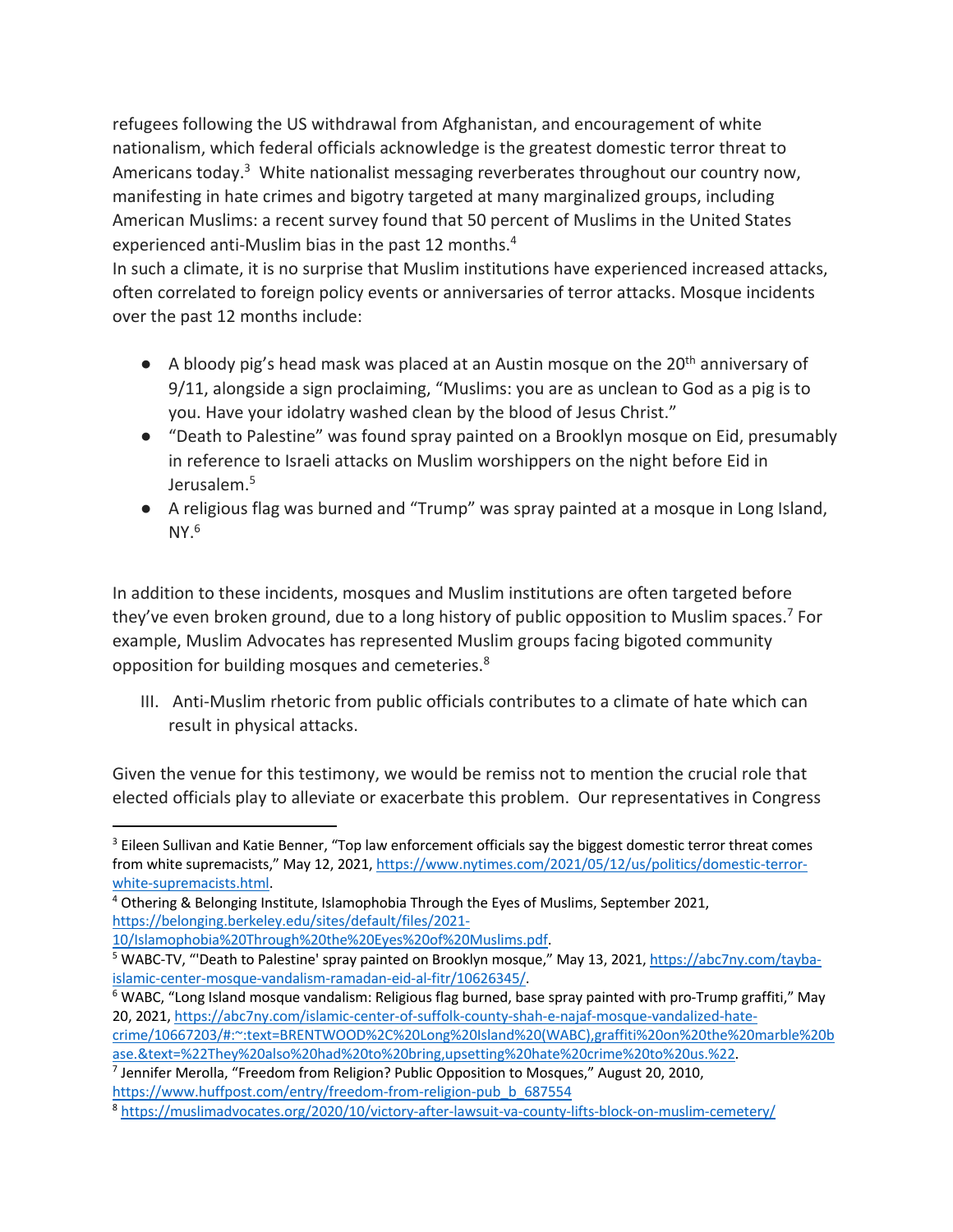can choose to promote hate, or to promote respect, truth, freedom and fairness. This is not about "political correctness" or free speech; it is about the responsibility of elected officials to uphold the Constitution, respect the dignity of their office, and to promote unity and social cohesion.

Sadly, Representatives Lauren Boebert (R-CO) and Marjorie Taylor Greene (R-GA) have chosen hate. Recently, they have taken to referring to their Muslim colleagues in Congress as the "Jihad Squad," cracking jokes about suicide bombers, <sup>9</sup> and accusing Muslim Representative Ilhan Omar (D-MN) of wanting to "force the entire world to submit to Islam."<sup>10</sup> While these actions were met with condemnation from Democratic leaders, Republican leadership was silent, and no official sanctions have been pursued to date.

Evidence shows that these kinds of actions (and failure to act) by Congress have real-world consequences. Hateful comments from elected officials have been found to directly connect to incidents of hate speech.<sup>11</sup> When members of Congress use their platforms to encourage hate and fear of an entire religion, their supporters listen and send hate and threats to Muslim members of Congress, to their staff and to all American Muslims. For years, Representatives Omar and Rashida Tlaib (D-MI) have regularly received death threats specifically singling them out and targeting them because they are Muslim. When Congressional leaders fail to hold fellow members of Congress accountable for hate-mongering, those members will only double down on their bigotry. By doing so, they normalize and encourage anti-Muslim hate among their supporters.

Lonnie Coffman's actions are a chilling example of the harms that hateful rhetoric can cause. On the day of the January 6, 2021 insurrection, Coffman drove to Washington, D.C. with bombs, guns and a list that singled out Rep. André Carson (D-IN) as a Muslim.<sup>12</sup> He was arrested before he was able to achieve any of his apparent plans, but he was permitted to plead to relatively minor charges that carry a maximum penalty of less than nine years.<sup>13</sup>

IV. Mistrust of law enforcement is a barrier to solutions that rely on law enforcement.

<sup>11</sup> Liz Zhou, "There need to be consequences for Rep. Lauren Boebert's Islamophobic comments," December 4, 2021, https://www.vox.com/22814386/lauren-boebert-islamophobic-comments-omar-house-republicans.<br><sup>12</sup> Lawrence Andrea, "Man arrested in D.C. with explosives had threatening note mentioning Rep. André Carson,"

<sup>9</sup> Jason Lemon, "Marjorie Taylor Greene Attacks Ilhan Omar, 'Jihad Squad' After Boebert Apology," November 27, 2021, https://www.newsweek.com/marjorie-taylor-greene-attacks-ilhan-omar-jihad-squad-after-boebert-apology-1653686.

<sup>&</sup>lt;sup>10</sup> Muslim Advocates, Screenshot of @Mtgreenee Twitter account posting, December 14, 2021, https://muslimadvocates.org/wp-content/uploads/2022/01/Greene-Screenshot.png.

January 12, 2021, https://www.indystar.com/story/news/crime/2021/01/12/lonnie-coffman-included-rep-andrecarson-threatening-note/6644525002/.

<sup>&</sup>lt;sup>13</sup> Carol Robinson, "Lonnie Coffman pleads guilty in Jan. 6 riots: Says Molotov cocktails were old; complains about jail conditions," November 12, 2021, https://www.al.com/news/2021/11/lonnie-coffman-pleads-guilty-in-jan-6 riots-says-molotov-cocktails-were-old-complains-about-jail-conditions.html.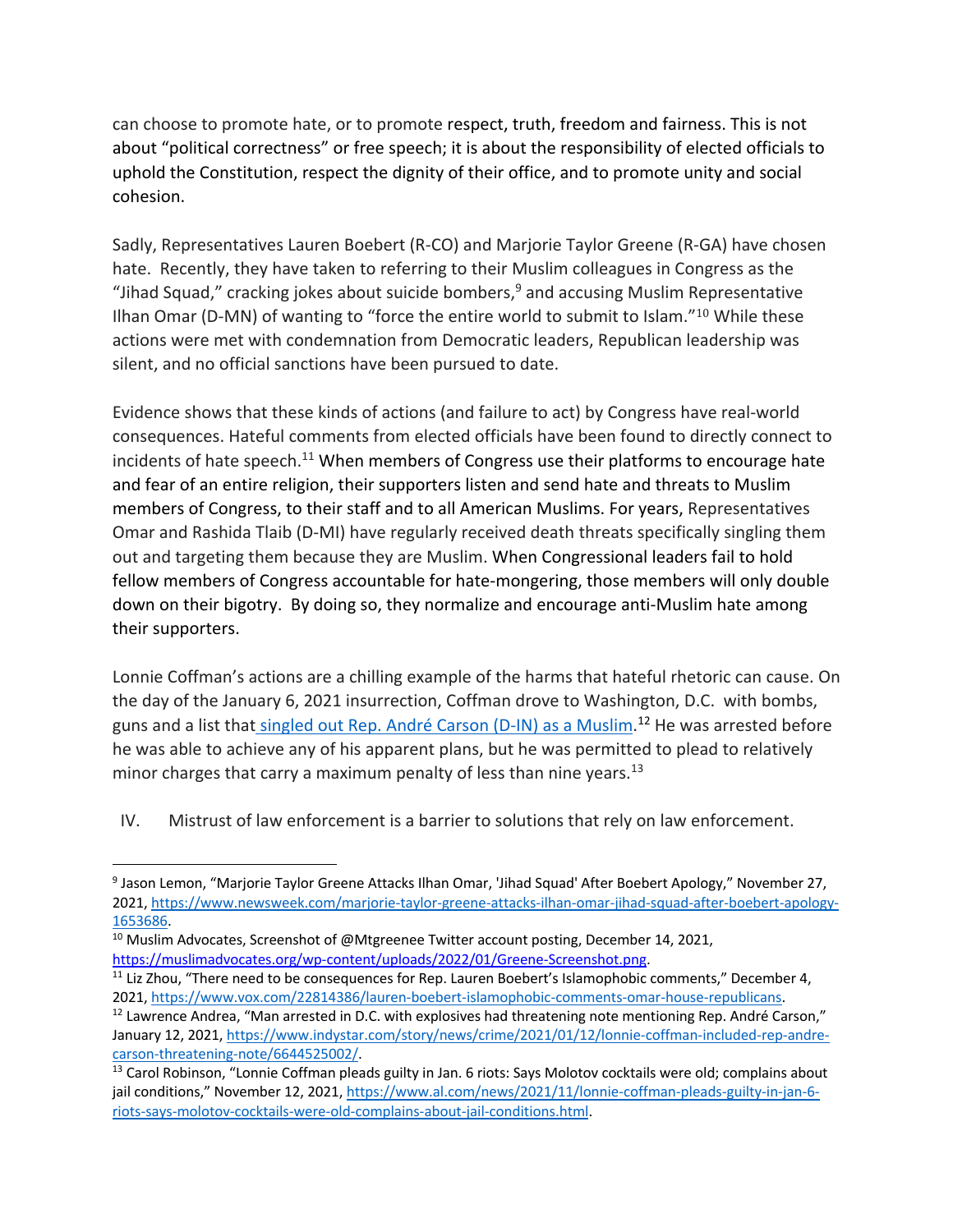While American Muslims, particularly Black Muslims, have been targeted by law enforcement long before 9/11, the legal legacy of 9/11 has been a dramatic increase in massive, dragnet surveillance and large-scale spying operations on Muslim communities. We have been mapped, entrapped, infiltrated, and routinely monitored. Muslims all over the country have been targeted by law enforcement, not based on wrongdoing, but simply because their religion, ethnicity, and/or national origin has been used as a proxy for criminal activity.<sup>14</sup> The FBI's own training materials, produced in 2011 in response to Freedom of Information Act requests, demonstrate that its actions were guided by false stereotypes rather than sound policing: counterterrorism training materials about Muslims and Islam were rife with grossly inaccurate, inflammatory, and highly offensive assertions.<sup>15</sup>

It should therefore not be surprising that the vast majority—87.5 percent—of Muslims who experience anti-Muslim hate do not report it.<sup>16</sup> When Muslims are attacked by civilians who hold the same biases underpinning the laws and policies that hold all Muslims presumptively suspect, it stands to reason that Muslims will be wary of approaching law enforcement for solutions. For Black Muslims, who make up one-fifth to one-third of all American Muslims, the ongoing reality of unjustified police violence is a longstanding barrier to approaching law enforcement.<sup>17</sup> In addition, Muslims of all races may believe that inviting law enforcement's attention will result in increased investigations or surveillance; they may face language barriers, fear public retaliation, and/or believe that law enforcement will not take their concerns seriously, or be able to help even if they do. $18$ 

V. Conclusion and Recommendations

Anti-Muslim fear-mongering and bigotry has been on the rise in America. Public officials are increasingly fanning the flames of hate, abandoning their responsibility to promote freedom, truth and fairness. As a result, today, it is becoming increasingly acceptable to demonize Muslims and vandalize mosques. American Muslims are hesitant to rely on law enforcement approaches to protect their communities and institutions.

 $16$  Othering & Belonging Institute, Islamophobia Through the Eyes of Muslims, September 2021, https://belonging.berkeley.edu/sites/default/files/2021-

<sup>&</sup>lt;sup>14</sup> Muslim Advocates, "Losing Liberty, https://muslimadvocates.org/wpcontent/uploads/2019/06/Losing\_Liberty\_The\_State\_of\_Freedom\_10\_Years\_After\_the\_PATRIOT\_Act.pdf; see also https://theintercept.com/2020/06/25/defund-police-dhs-cve-program/.

<sup>&</sup>lt;sup>15</sup> See Muslim Advocates, "Letter to DOJ Inspector General on Use of FBI Training Materials," September 15, 2011, https://muslimadvocates.org/2011/09/letter-to-doj-inspector-general-on-use-of-fbi-training-materials/.

<sup>10/</sup>Islamophobia%20Through%20the%20Eyes%20of%20Muslims.pdf. 17 https://time.com/5884176/islam-black-lives-matter-policing-muslims/ ;

https://www.npr.org/sections/codeswitch/2017/02/25/516468604/black-muslims-face-double-jeopardy-anxietyin-the-heartland.

<sup>&</sup>lt;sup>18</sup> Beverly McPhail, Hating Hate: Policy Implications of Hate Crime Legislation, 74 THE SOCIAL SERVICE REVIEW, 74(4), at 641 (Dec. 2000).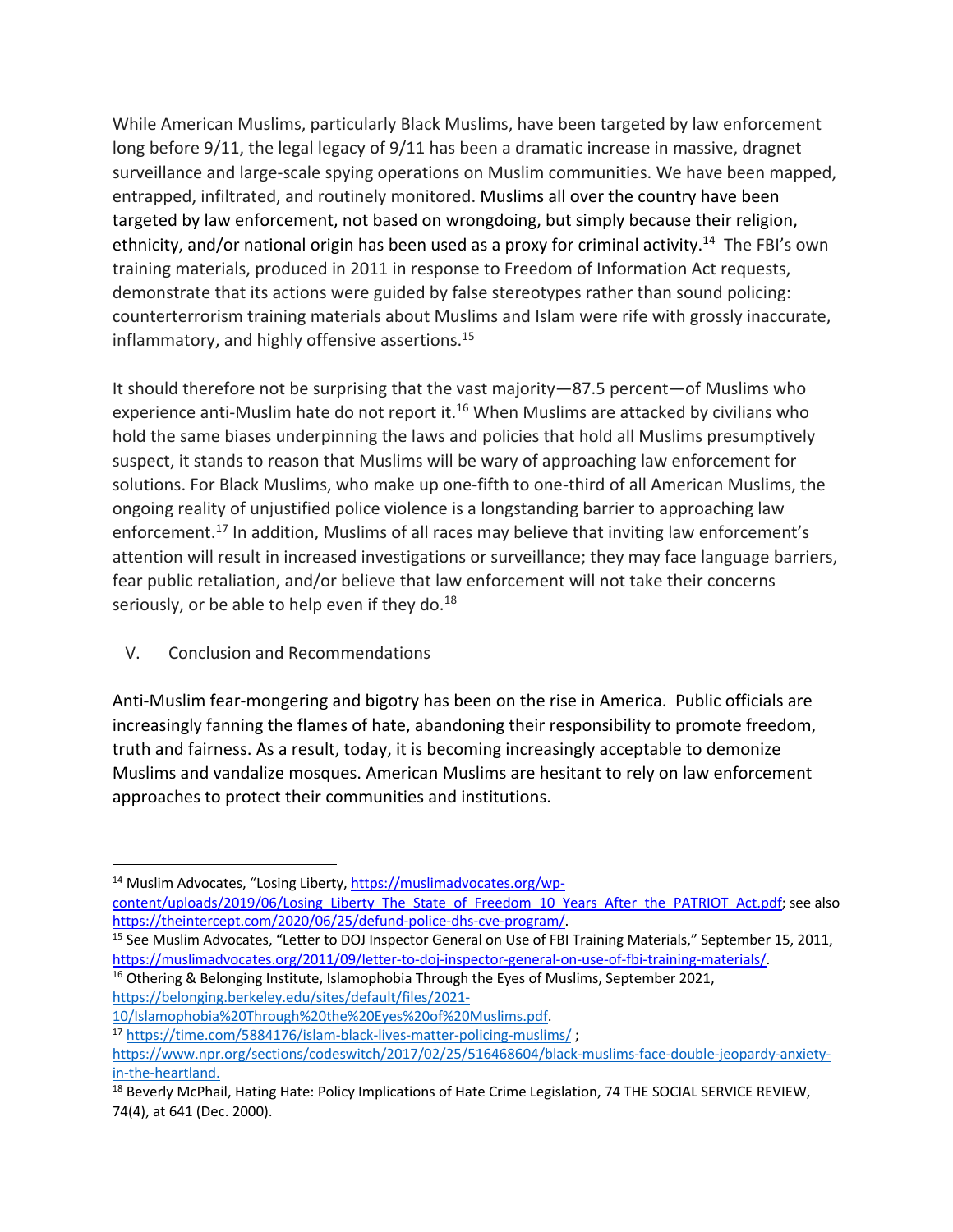To combat rising anti-Muslim discrimination, harassment and hate incidents particularly targeting institutions, Muslim Advocates makes the following recommendations for members of Congress:

- 1) Refrain from engaging in hate speech about Islam and Muslims and be sure to condemn and hold accountable colleagues who do make such hateful comments. Rather than continuing to sow the division that threatens the very fabric of American society, members of Congress must foster unity to collectively address the many challenges we face.
- 2) Address the failures of past and present federal law enforcement programs that have mischaracterized and criminalized American Muslims' religious expression, perpetuated patently false stereotypes about Muslims, permitted racial and religious profiling, and ultimately resulted in bad federal policing. Specifically, we ask Congress to:
	- a. Request an audit of all federal law enforcement and intelligence gathering training and educational materials to identify information that is factually incorrect or exhibits bias against any race, ethnicity, religion, or national origin. Hold a hearing to share findings and examine the impacts of these materials.
	- b. Condition homeland security funding on a mandatory retraining program for all federal, state, and local law enforcement officials who have been subjected to biased and discriminatory training provided by the federal government or with federal funds.
	- c. Require that DHS condition law enforcement and homeland security funding for state and local governments (including TVTP grants) on carrying out training or otherwise using federal funds in a manner that upholds our nation's commitment to equal treatment and equal justice under the law and barring the use of trainers or materials that exhibit bias against any race, ethnicity, religion, or national origin.
	- d. Demand accountability of federal agencies for permitting racial and religious profiling in law enforcement intelligence activities.
	- e. Discontinue funding of, and demand transparency from, the Targeted Violence and Terrorism Prevention grant program, and Center for Prevention Programs and Partnerships (CP3)
		- i. Aside from messaging, it is not clear to us whether either of these programs are anything but a reformulation of previous, flawed federal government countering violent extremism programs.
		- ii. There is no indication that current grantees are pursuing evidence-based approaches.